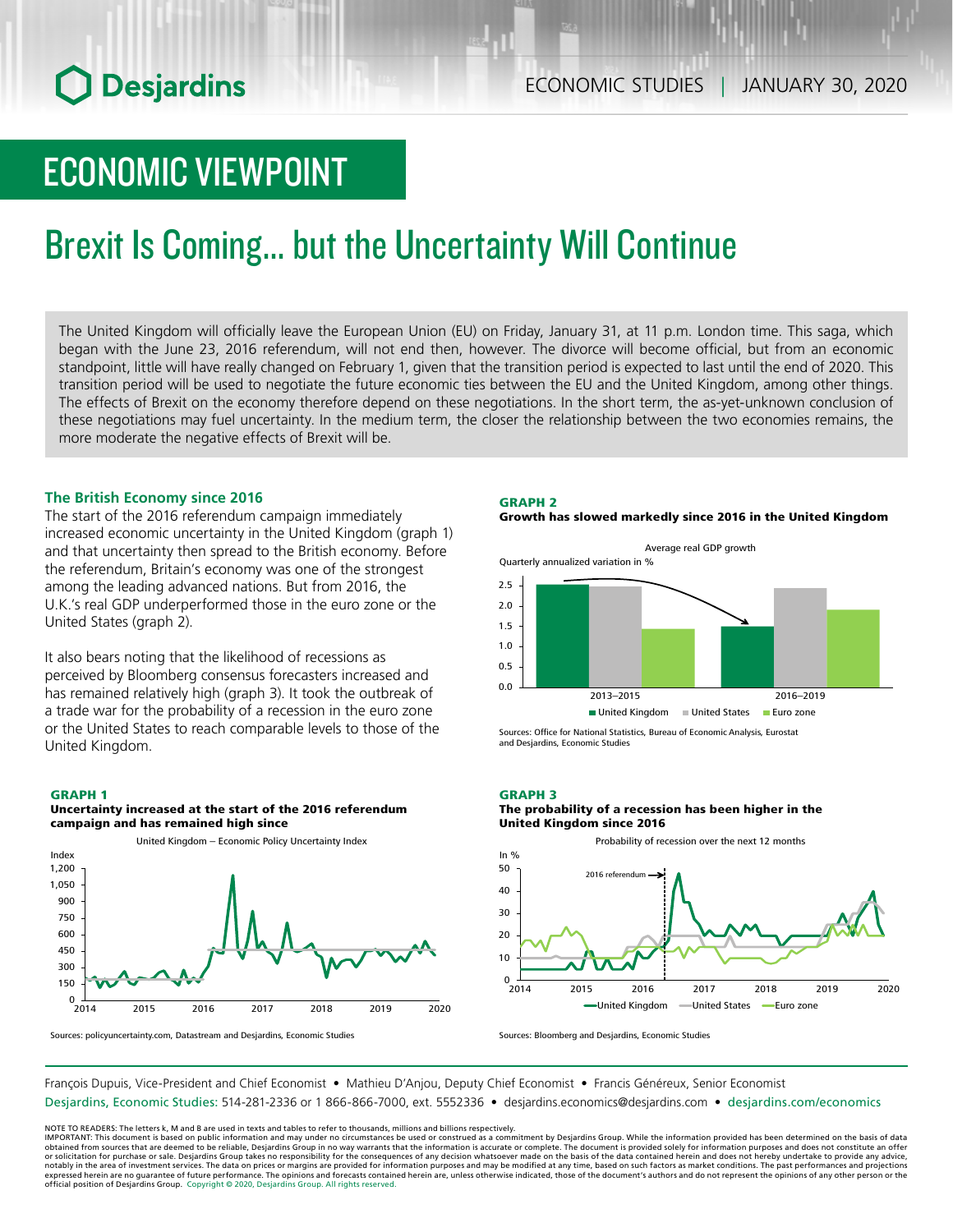## Desjardins

It appears to be mainly business investment that has slowed in recent years (graph 4). The contrast is also striking when comparing the evolution of British investment with that of other countries (graph 5).

The labour market has not been too affected by this uncertainty. The unemployment rate has fallen significantly in recent years, from 5.2% at the end of 2015 to 3.9% in the fall of 2019. That said, there has been a slowdown in job growth since 2016 (graph 6). One of the reasons for this divergence may be the slow growth of the labour force. Like other advanced countries, the United Kingdom is experiencing an aging population, but the movement may have been exacerbated by a slowdown in net migration since the referendum (graph 7).

### **2019: The Year of Deferrals**

After a lull in 2018, uncertainty increased over the course of 2019. Throughout the entire year, much of the attention was focused on Brexit. Initially, the official date for leaving the EU was to be March 29, 2019, two years after the British government invoked Article 50 of the Treaty on European Union.

#### GRAPH 4



Sources: Office for National Statistics and Desjardins, Economic Studies

#### GRAPH 5

#### Uncertainty has hurt U.K. business investment



Sources: Office for National Statistics, Bureau of Economic Analysis, Eurostat and Desjardins, Economic Studies

As the British parliament was not able to pass the agreement negotiated between Theresa May's government and the EU, the risk of a no-deal Brexit had increased significantly by the end of winter 2019. To avoid this possibility, an initial postponement of the Brexit deadline took place, pushing the date to April 12. Still in a parliamentary deadlock, a second postponement was requested by the British to push the date to June 30, but instead the EU granted a deadline of October 31. The continuing impasse led to a further extension to January 31, 2020, and to a general election held on December 12.

The arrival of the first Brexit deadline caused significant fluctuations in the economy. Businesses made preparations to leave the EU, primarily by stockpiling inventory to avoid post-Brexit complications. This additional demand temporarily supported supplier production and real GDP, which grew at an annualized rate of 2.5% in the first quarter of 2019—its best growth since fall 2016. However, a pullback quickly emerged, with real GDP falling by 0.7% in the second quarter, the first negative result since the end of 2012 (post-Olympic decline). The

#### GRAPH 6





Sources: Office for National Statistics and Desjardins, Economic Studies

### GRAPH 7

#### Emigration from the European Union has fallen significantly



Sources: Office for National Statistics and Desjardins, Economic Studies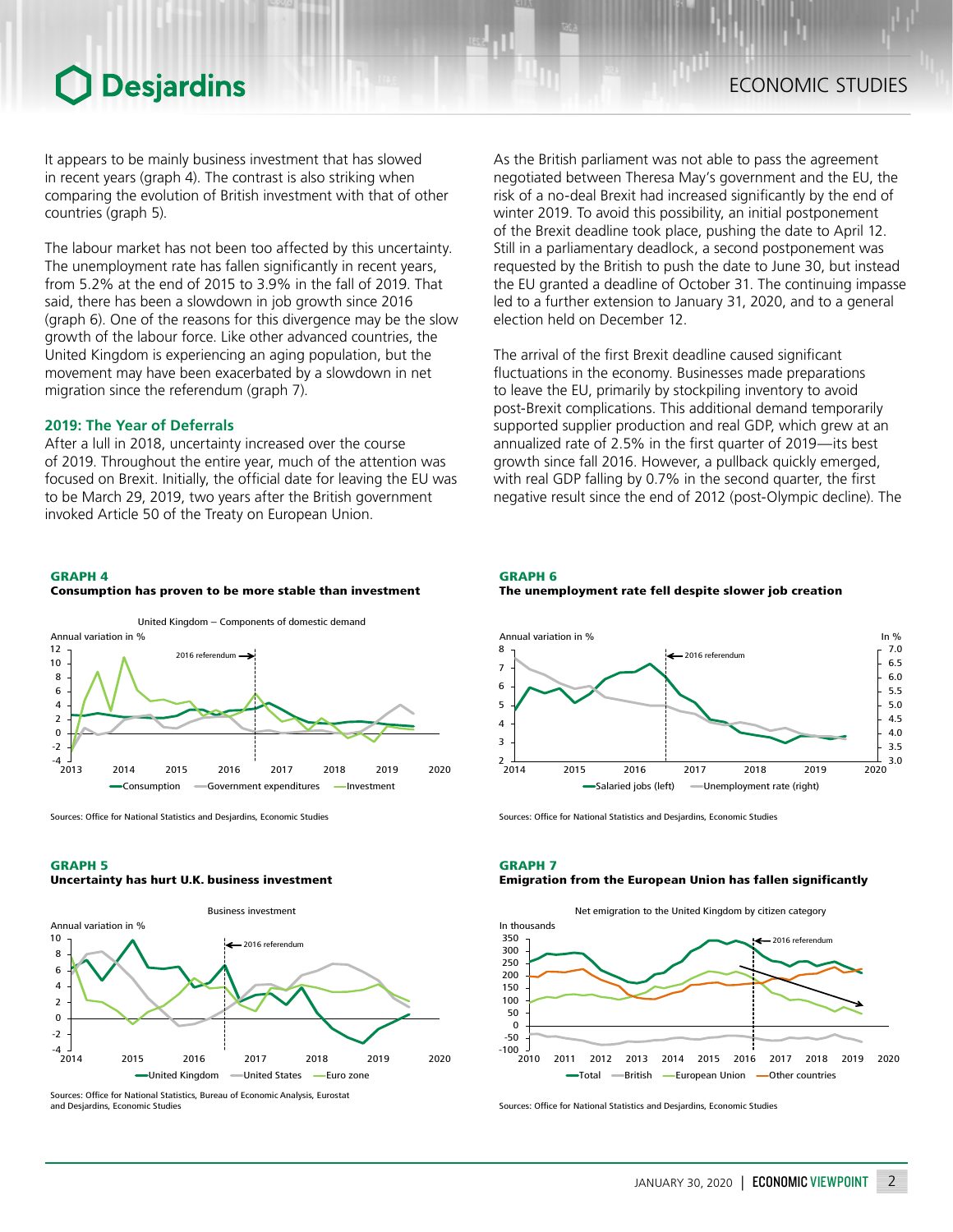## **O** Desjardins

first three quarters of 2019 showed large variations in inventories and net exports (graph 8).

At the time of writing, fourth-quarter growth was not yet known. However, monthly October and November data for most indicators, including monthly GDP, point to a small variation and possibly a negative result (graph 9).

Household and business confidence was relatively low for most of the year. The PMI indexes have also fallen below 50 (graph 10). It's not abnormal that the manufacturing index has fallen, given that most economies experienced a decline due to the rise in trade tensions. However, the United Kingdom is characterized by more problems for its services sector (graph 11).

### **The Positive Effects of Having Avoiding the Worst**

As can be seen in recent developments in the PMI indexes, certain indicators have improved lately. These gains are most evident in the industrial and CFO confidence indexes (graph 12).

Where does this nascent improvement come from? The source is likely the election result on December 12 that saw

#### GRAPH 8

#### Brexit preparations have led to big movements in inventories and net exports



Sources: Office for National Statistics and Desjardins, Economic Studies

#### GRAPH 9

#### U.K. monthly GDP has been particularly weak in recent months



Sources: Office for National Statistics and Desjardins, Economic Studies

Boris Johnson's Conservative win a strong parliamentary majority. It provides clarity with the government's firm resolve to go ahead with Brexit, without parliamentary hindrance. The adoption of the Brexit Act has allowed a no-deal Brexit by January 31 to be set aside, thus avoiding a worst-case scenario for the British economy. Boris Johnson's victory over Labour candidate

#### GRAPH 10 U.K. PMI indexes have all fallen below 50 in 2019



Sources: IHS/Markit, Datastream and Desjardins, Economic Studies

#### GRAPH 11

#### Unlike the United States and the euro zone, the United Kingdom has seen its services PMI contract



Sources: IHS/Markit, Datastream and Desjardins, Economic Studies

#### GRAPH 12

#### Confidence indexes are starting to improve, particularly on the CFO side

![](_page_2_Figure_26.jpeg)

Sources: GfK Group, Confederation of British Industry, Deloitte and Desjardins, Economic Studies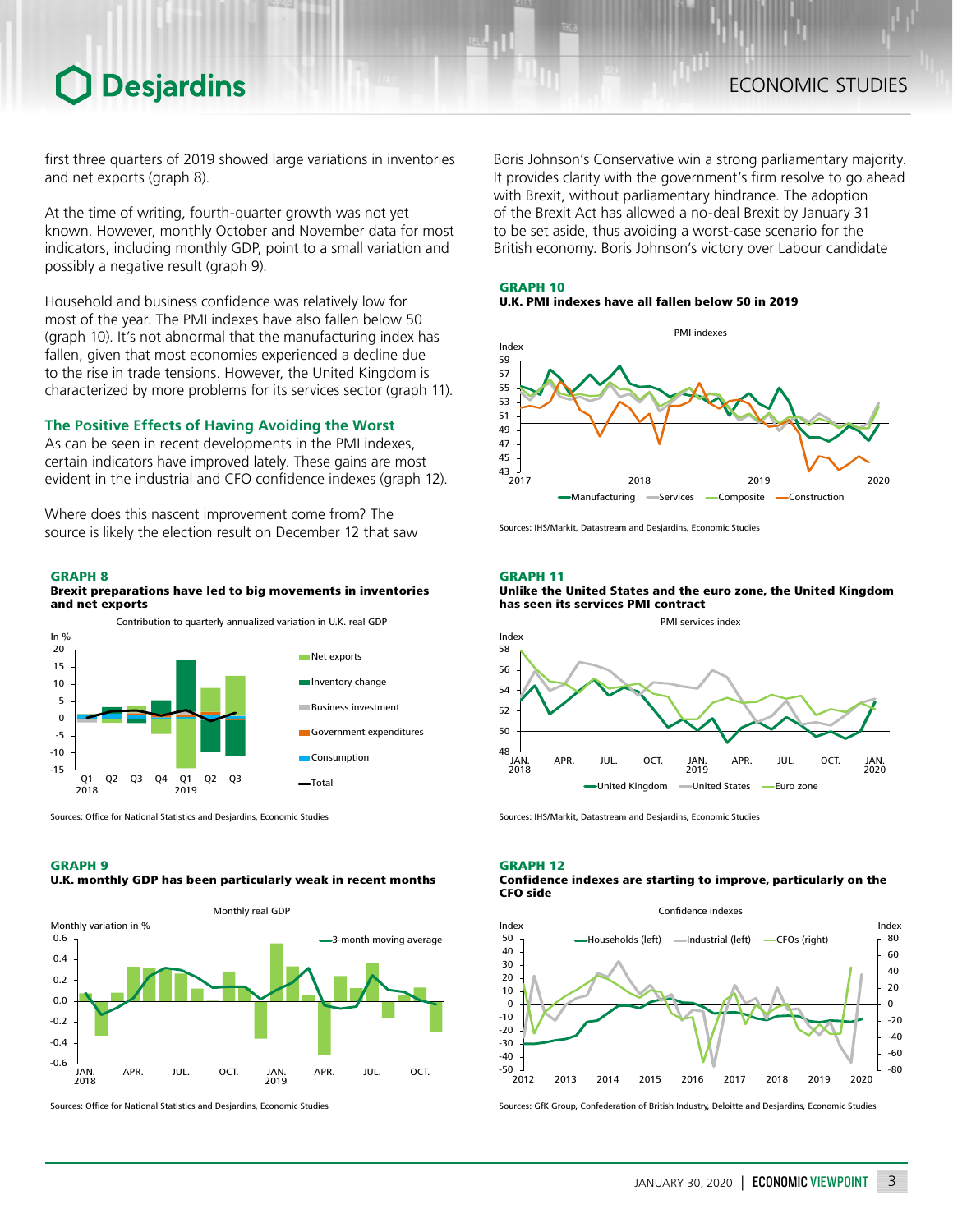## **O** Desjardins

Jeremy Corbin was also viewed favourably, as the latter's rather left-wing agenda worried businesses and investors.

## **Make Way for the Transition Period**

The agreement negotiated between Theresa May's government and the EU (and partly renegotiated by Boris Johnson's administration) provides for a transition period that will take place as soon as Brexit begins and is expected to last until December 31, 2020. This period means that on the economic side, there will be no real change on the morning of February 1; the United Kingdom will continue to be part of the common market and no tariff or non-tariff barriers or customs will arise overnight. British companies will continue to have full access to the European market and vice versa and they will also have to continue to apply EU regulations and law.

However, on the political side, the changes will be more important, as the United Kingdom will stop participating in European institutions. There will be no more British members in the European Parliament, neither in the European Council (meeting of heads of government), nor in the European Commission and its committees. Yet decisions from these institutions will continue to apply in the United Kingdom during the transition period.

## **The Return of Negotiations... and Uncertainty?**

The main raison d'être of the transition period is to be able to negotiate the future ties between the EU and the United Kingdom. The scope of the possible ties is rather broad, but some options are already being ruled out by the Johnson government. For example, according to Chancellor of the Exchequer (Finance Minister) Sajid Javid: "There will not be alignment, we will not be a ruletaker, we will not be in the single market and we will not be in the customs union." The United Kingdom is therefore ruling out the ties that would bring the least trade friction and which would probably be the easiest to negotiate.

The British government and the EU must therefore negotiate, adopt and implement a new trade agreement in 11 months. This is already a major challenge, because there are no European examples of major trade treaties that have been negotiated in such a tight time frame. One possible reference for post-Brexit ties, the Comprehensive Economic and Trade Agreement (CETA) between Canada and the EU, took more than five years to negotiate. Moreover, there is not really an example of a trade agreement that seeks to reduce rather than increase the ties between two regions.

It is the extent of these future ties that will decide the short- and medium-term economic effects of Brexit on the British economy. The transition period and negotiations are therefore crucial. But, similar to what has been experienced in recent years, they could be difficult. It is therefore to be expected that uncertainty will rise as the news unfolds. Thus, the economic consequences that we have already seen between 2016 and 2019 will not be completely erased this year. Businesses do not yet know what awaits them in a year's time and it would be surprising to see them resume investing quickly and sustainably. A Hard Brexit, where few economic ties remain between the EU and the United Kingdom, remains entirely possible by the end of 2020—it all depends on the negotiations and what each side really wants.

## **What's at Stake in the Negotiations**

There are major questions being asked about the negotiations that will take place this year... Will there be free trade or not? Only goods or also services? What will happen with the Londonbased financial sector? Will the United Kingdom comply with EU regulations to ensure access to the European market? Will the Northern Ireland issue be satisfactorily resolved? The automotive sector (particularly with environmental regulations and rules of origin), the fishing sector, and defence and security also appear to be areas where negotiations will be difficult.

Regulatory alignment is likely to be a major hurdle. On the one hand, the British want to ensure some regulatory freedom and the unwieldiness of European dictates has been a major argument in favour of Brexit. Some proponents of divorce dream that outside the European straitjacket, the United Kingdom will become "Singapore-on-the-Thames." For their part, EU negotiators already want to ensure that the British will work in a level playing field. They want to prevent the United Kingdom from taking advantage of deregulation or tax incentives that would benefit British companies at the expense of European competitors. It is the British government's desire to attach itself to European regulations, or not, that will determine whether the Europeans will want to make concessions about opening up their market. This is also true for the financial sector, as the acceptance of financial rules by the British would possibly ensure a place for London institutions in the provision of financial services in Europe.

## **Anticipated Effects of a New Agreement on the Economy**

It has already been said that Brexit's true impact on the British economy will depend on what happens on January 1, 2021. Two scenarios can already be completely ruled out, a no-deal Brexit and a step backwards where Brexit would not take place. However, within these two extremes, there is a host of possibilities.

One of these, **a Hard Brexit, where there is no free trade** between the United Kingdom and the EU, is both plausible at least temporarily—and very negative from an economic standpoint. This heavy assumption would not be very different from the no-deal avoided in 2019. Trade between the two countries would be under World Trade Organization (WTO) rules and would involve maximum friction (regulations, customs, tariffs and quotas). In November 2018, the British [Treasury](https://assets.publishing.service.gov.uk/government/uploads/system/uploads/attachment_data/file/760484/28_November_EU_Exit_-_Long-term_economic_analysis__1_.pdf)